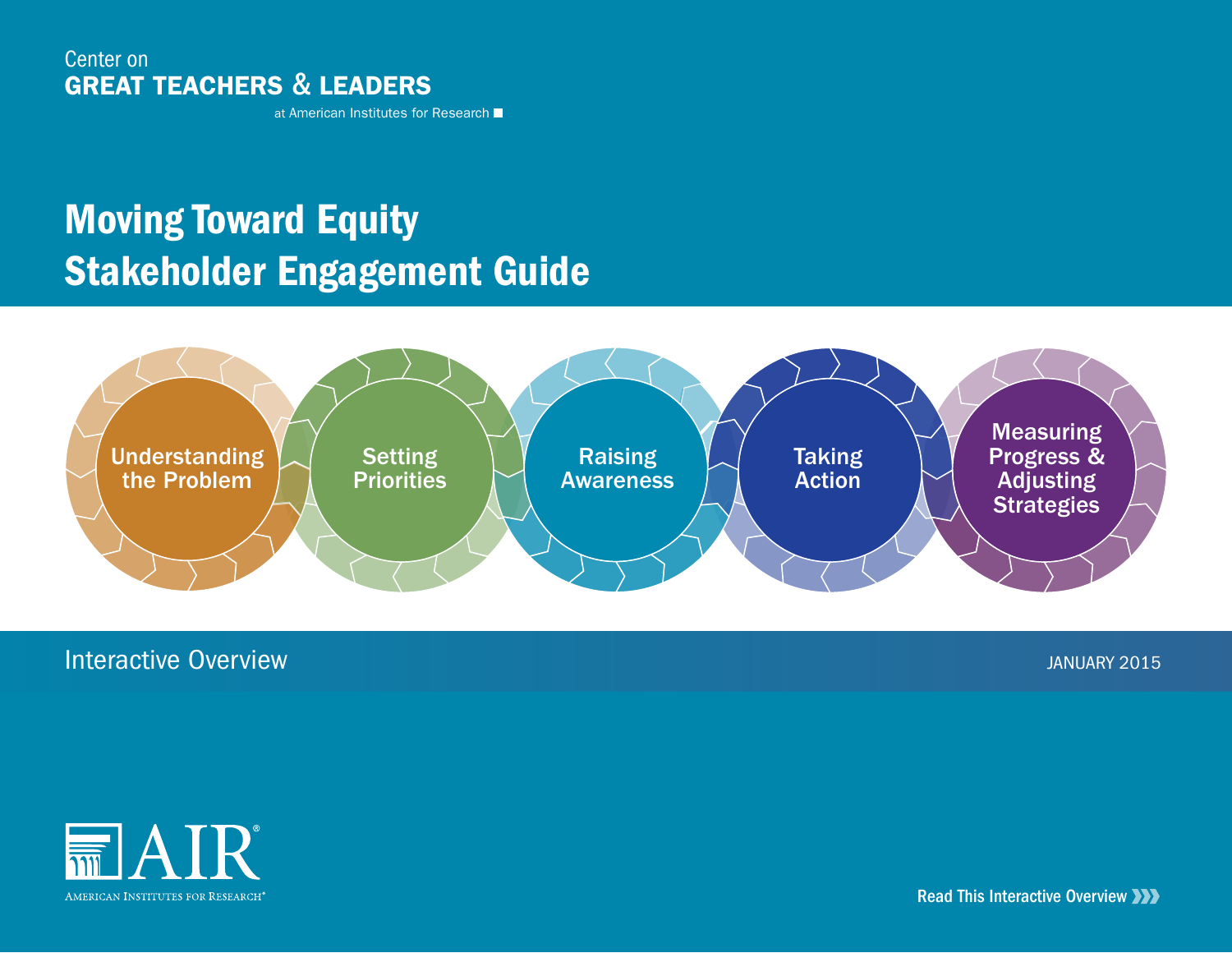## BEGIN USING THIS INTERACTIVE OVERVIEW

This *Interactive Overview,* developed by the Center on Great Teachers and Leaders (GTL Center), is designed to help Chief State School Officers and state education agency (SEA) staff zero in on strategies to engage critical stakeholders—including teachers, principals, district leaders, parents, and civil rights and community organizations—in developing and implementing a State Plan to Ensure Equitable Access to Excellent Educators. Engaging stakeholders in this process ensures that critical educational policy decisions are reached in an inclusive, collaborative manner and also presents a unique opportunity to gain input to improve student outcomes.

## Supporting Materials

### Stakeholder Engagement Resources

| <b>Resource 1:</b>  | Four Key Steps for Equitable Access Communication Planning                                                             |
|---------------------|------------------------------------------------------------------------------------------------------------------------|
| <b>Resource 2:</b>  | Sample SEA Internal Team Meeting for Identifying Existing State Efforts<br>and Stakeholder Groups                      |
| <b>Resource 3:</b>  | Example of a State Vision Statement                                                                                    |
| <b>Resource 4:</b>  | <b>Sample Meeting Agendas</b>                                                                                          |
| <b>Resource 5:</b>  | Incorporating Stakeholder Feedback-Discussion Planning, Recording,<br>and Summary Forms                                |
| <b>Resource 6:</b>  | Sample Timeline and Timeline Template for Developing<br>a State Plan to Ensure Equitable Access to Excellent Educators |
| <b>Resource 7:</b>  | Engaging Stakeholders in a Root-Cause Analysis                                                                         |
| <b>Resource 8:</b>  | "Taking the Temperature" Activity                                                                                      |
| <b>Resource 9:</b>  | Sample State Plan to Ensure Equitable Access to Excellent Educators                                                    |
| <b>Resource 10:</b> | Build-Your-Own State Plan to Ensure Equitable Access to Excellent<br><b>Educators</b>                                  |
|                     | <b>Resource 11: PowerPoint Template</b>                                                                                |
|                     | <b>Resource 12:</b> Developing a Local Stakeholder Engagement Guidance Document                                        |

[for Your Local Education Agencies](http://www.gtlcenter.org/resource_12)

This interactive version is abridged from the full *[Moving Toward Equity Stakeholder](http://www.gtlcenter.org/sites/default/files/GTL_Moving_Toward_Equity.pdf)  [Engagement Guide](http://www.gtlcenter.org/sites/default/files/GTL_Moving_Toward_Equity.pdf)* and consists of three parts. Start where you wish:

**INTRODUCTION.** Brush up on background information.

- PART 1 | GETTING STARTED. If your SEA is new to stakeholder engagement or is seeking a new approach, begin your journey here by focusing on the planning and vision process.
- PART 2 | TAKING ACTION. Ready to dive in? Start the stakeholder engagement process right here.

### Companion Resources

*[Moving Toward Equity Stakeholder Engagement Guide](http://www.gtlcenter.org/sites/default/files/GTL_Moving_Toward_Equity.pdf) |* Complete and detailed guide for involving diverse stakeholders in developing and implementing a State Plan to Ensure Equitable Access to Excellent Educators

*[Moving Toward Equity Technical Assistance Resources Overview](http://www.gtlcenter.org/TA_resources_overview) |* Overview of the GTL Center's technical assistance tools for analyzing root causes, reviewing data, and engaging stakeholders in equity work

*[Moving Toward Equity](http://www.gtlcenter.org/learning-hub/moving-toward-equity)* Online Tool *|* Interactive online tool with resources and strategies for ensuring equitable access

*[Moving Toward Equity Quick-Start Guide](http://www.gtlcenter.org/sites/default/files/docs/Quick_Start_Guide.pdf) |* Key questions and examples for setting priorities and taking action around equity

*[Moving Toward Equity Root-Cause Analysis Workbook: A Guide for State Education Agencies](http://www.gtlcenter.org/root_cause_analysis) |*  Workbook for determining the root causes of equity gaps in access to excellent teachers and leaders

*[Moving Toward Equity Data Review Tool](http://www.gtlcenter.org/data_review_tool) |* Electronic tool for interpreting data, determining policy implications, and communicating findings

*Everyone at the Table: Equitable Access Choicework Discussion Guide* | Discussion starter for engaging stakeholders in constructive dialogue on ensuring equitable access to excellent teachers (Coming Soon)

*[Innovation Station](http://www.gtlcenter.org/learning-hub/innovation-station)* Database *|* Online database of cutting-edge tools and resources on how to recruit, reward, retain, and extend the reach of excellent teachers and leaders

*[Everyone at the Table: Engaging Teachers in Evaluation Reform](http://www.everyoneatthetable.org)* Website *|* Website with online videos and materials for engaging teachers in respectful dialogue on evaluation reform

GTL Center staff are available to provide state education agencies with direct technical assistance in using these and other resources. For questions about this *Interactive Overview* or the full *Stakeholder Engagement Guide*, please contact Ellen Sherratt ([esherratt@air.org\)](mailto:esherratt@air.org) or contact the GTL Center directly [\(gtlcenter@air.org](mailto:gtlcenter%40air.org?subject=)).

Stakeholder Engagement Guide | Interactive Overview | (Page ii) }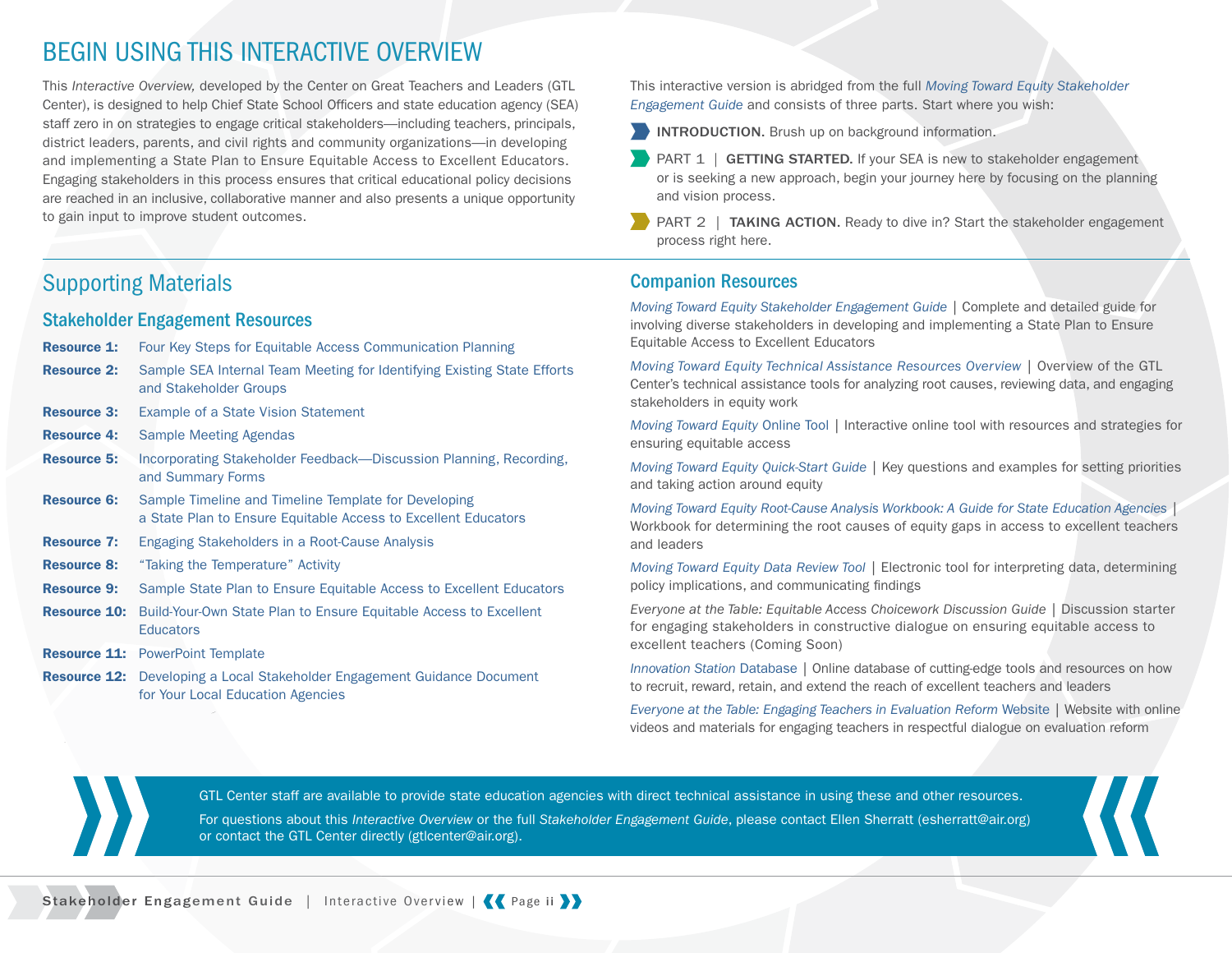<span id="page-2-0"></span>

Stakeholder Engagement Guide | Interactive Overview | < Page iii >>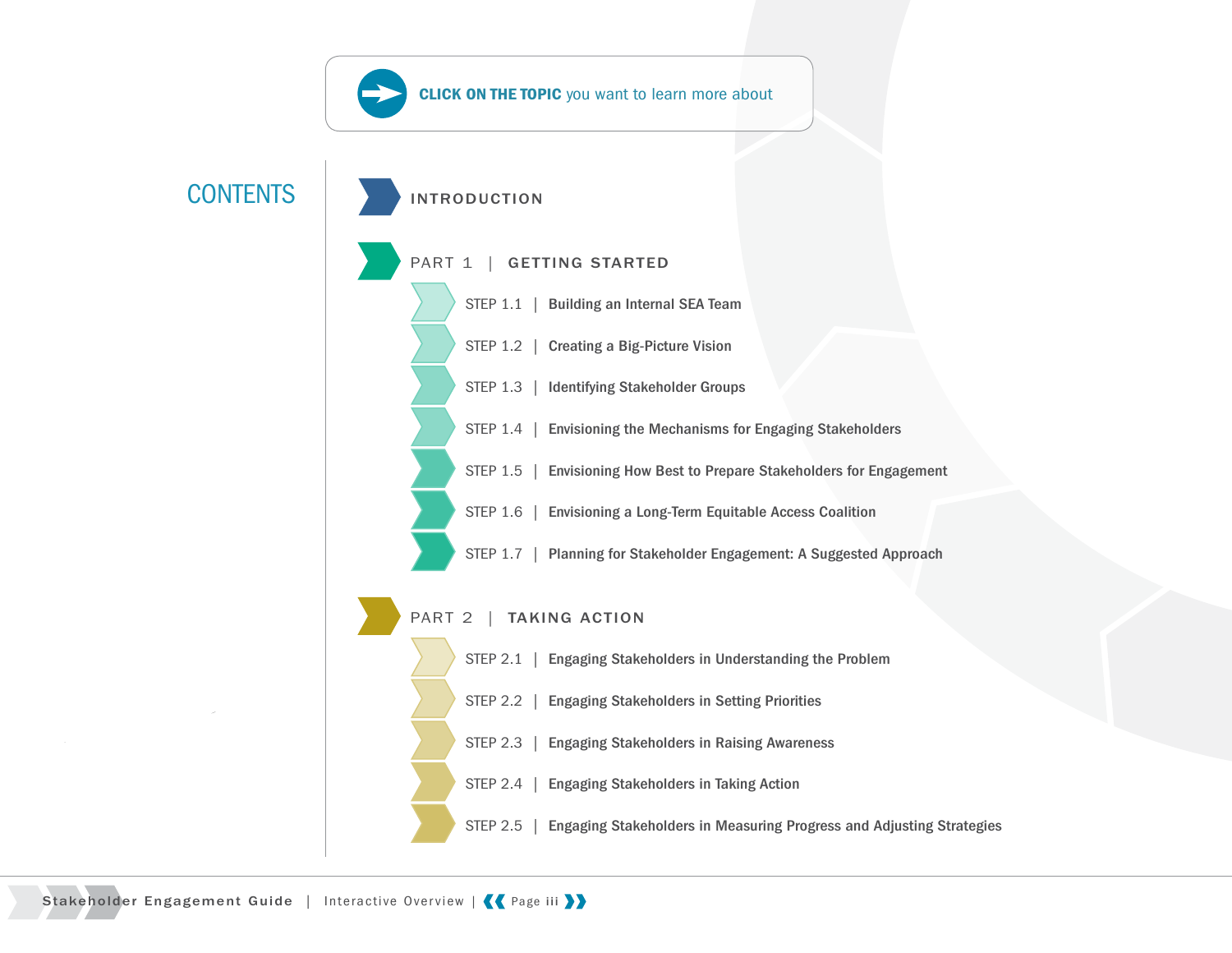## INTRODUCTION

<span id="page-3-0"></span>On July 7, 2014, the U.S. Department of Education announced the Excellent Educators for All initiative to help states and school districts support great educators for the students who need them most. As a key piece of the initiative, each state is required to submit a State Plan to Ensure Equitable Access to Excellent Educators by June 2015 that describes how the state education agency (SEA) will ensure that students from lowincome families and students of color are not taught at higher rates than other students by inexperienced, unqualified, or out-of-field teachers.

This *Interactive Overview*, developed by the Center on Great Teachers and Leaders (GTL Center), focuses on strategies that Chief State School Officers and SEA staff can use to successfully and actively engage stakeholders in developing their equitable access plan.

In his July 2014 letter<sup>1</sup> to Chief State School Officers, Education Secretary Arne Duncan stated that "to prepare a strong plan, each SEA will analyze what its stakeholders and data have to say about the root causes of inequities and will craft its own solutions."

Engaging diverse groups of stakeholders as partners in this work has many benefits. By collaboratively reviewing data and identifying the root causes behind inequitable access to high-quality teaching and leading, SEAs can forge and strengthen critical partnerships while developing a strong plan that benefits all students. As a result:

- ❯ Equitable access plans will be fully informed by the ideas, insights, and perspectives of educators "on the ground" and promote consensus and agreement among diverse stakeholder groups.
- ❯ Equitable access plans can garner public support and political will, leading to successful implementation.

Meaningful stakeholder engagement takes time and careful planning, but the end result has enormous potential. To lead the way on equitable access to effective teaching in your state, sparking discussions with all key stakeholders must be at the center of your planning. This *Interactive Overview* provides step-by-step considerations to help you in planning and conducting those crucial conversations.

#### Equitable Access Toolkit

The materials in this *Interactive Overview* are based on the GTL Center's [Equitable](http://www.gtlcenter.org/learning-hub/equitable-access-toolkit/)  [Access Toolkit.](http://www.gtlcenter.org/learning-hub/equitable-access-toolkit/)



In this *Interactive Overview*, you can explore:

- ❯ *Short-term strategies* for engaging stakeholders to inform the design of an equitable access plan.
- ❯ *Long-term strategies* for building a coalition of critical partners to sustain commitments to the educator equity goals and other systemic improvements outlined in the equitable access plan.
- ❯ Practical ideas to implement a *system for continuous improvement* rooted in ongoing stakeholder feedback.





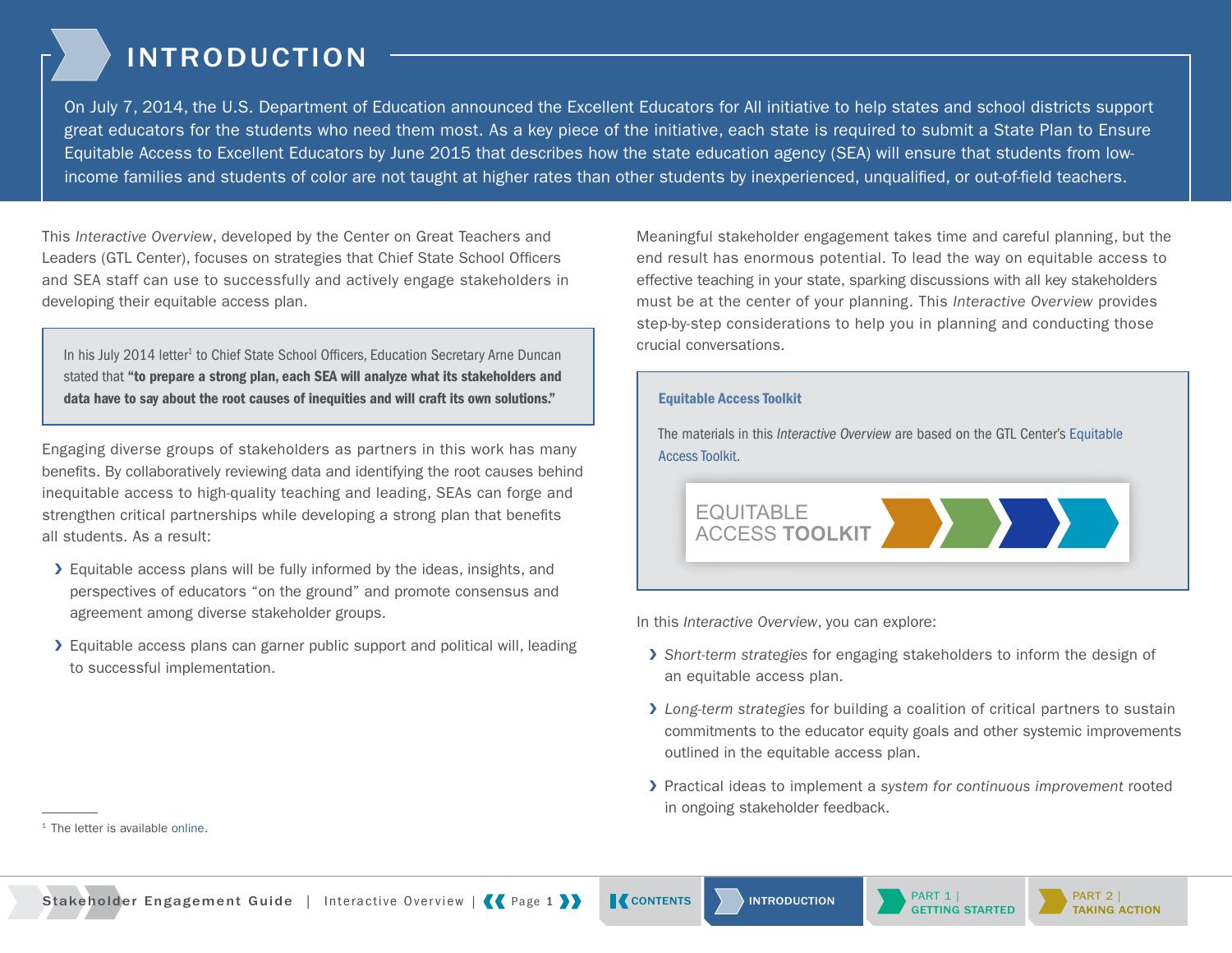





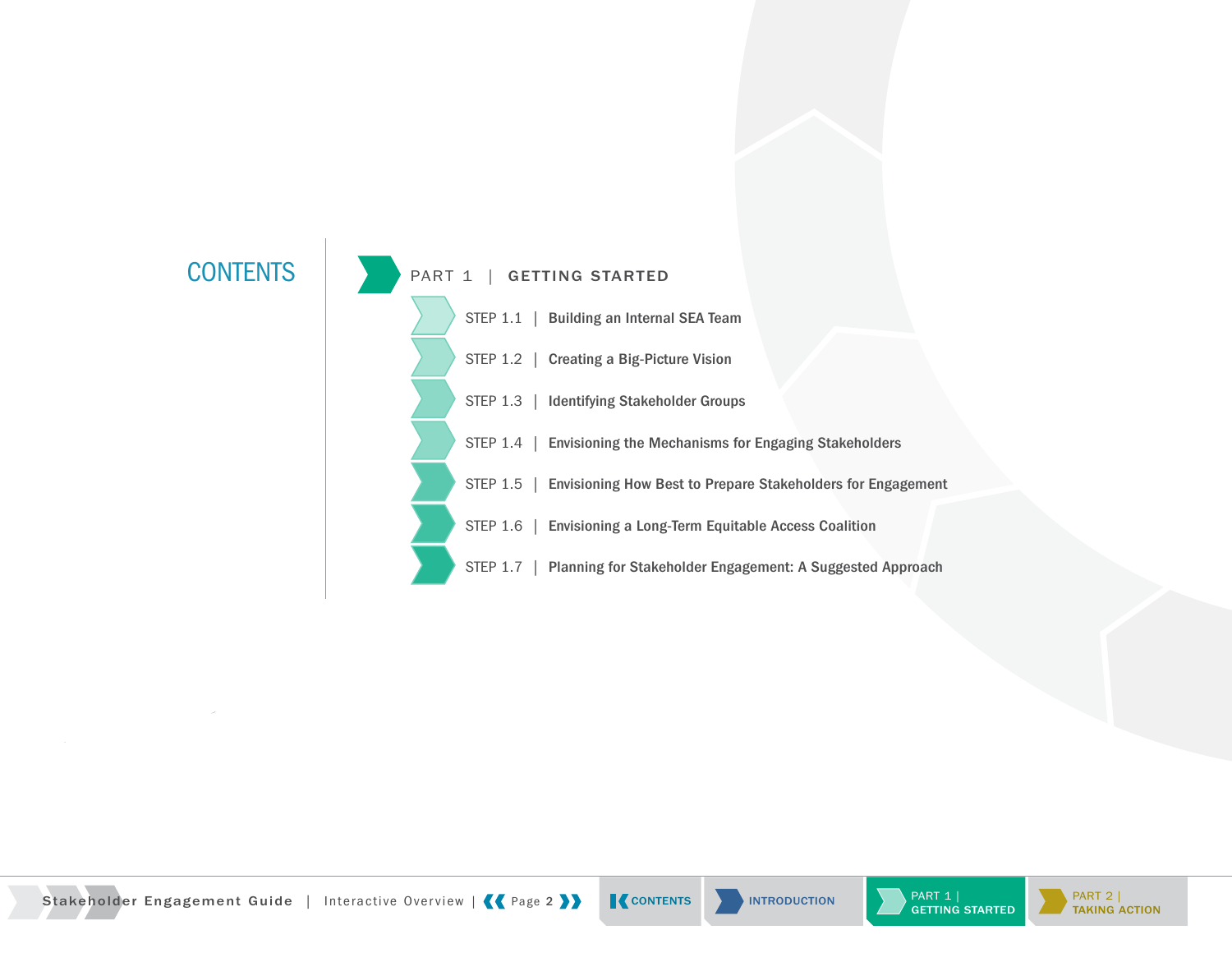## PART 1 | GETTING STARTED

<span id="page-5-0"></span>Part 1: Getting Started guides the SEA in setting the stage and envisioning the process for engaging stakeholders in its unique state context. This process includes considerations such as effective engagement strategies, communication approaches, and data use.



## Know the Dynamics of Effective Engagement

When diverse stakeholder voices come together to provide insight and input into equity work, SEAs can build buy-in and improve the long-term impact of their efforts. Effective stakeholder engagement is

### INCLUSIVE, TWO-WAY, and SOLUTIONS ORIENTED.

Stakeholder engagement also should be

ONGOING (not a single event) as well as OPEN and FLEXIBLE (not prescriptive or focused on a predetermined solution).

## Realize the Importance of Communication

Successful stakeholder engagement begins with communication. Strategic communication is critical because it can help or hinder the acceptance of a new equitable access initiative. Communication planning should begin on Day 1. Key communication junctures in the equity planning and implementation process correspond to the five components of the *Moving Toward Equity* framework: understanding the problem, setting priorities, raising awareness, taking action, and measuring progress and adjusting strategies.



## Consider Data as the Foundation for Engagement

A key ingredient for effective stakeholder engagement on equitable access is discussions centered on data and evidence—data on the scope of the equitable access challenge, data on interventions and their impact, and data on progress toward achieving equitable access goals. Possible data and evidence sources may include teacher and principal distribution and mobility data, rigorous research study findings, program evaluations, teacher supply and demand data, or other relevant data.

### Looking for Data? Start Here:

- ▶ Review the U.S. Department of Education's preliminary data profile for your state.
- ▶ Your own state data office or officer is responsible for tracking information ranging from demographics to student attendance, test scores to teacher placement. Connect with the appropriate office partners to examine which data currently are available.
- ▶ The Institute of Education Sciences provides a [Data Files and Tools](http://ies.ed.gov/data.asp) webpage, which includes links to research, education data, and analysis on a wide range of topics for all 50 states.

For more information, see the full *[Moving Toward Equity Stakeholder Engagement Guide](http://www.gtlcenter.org/sites/default/files/GTL_Moving_Toward_Equity.pdf)*.



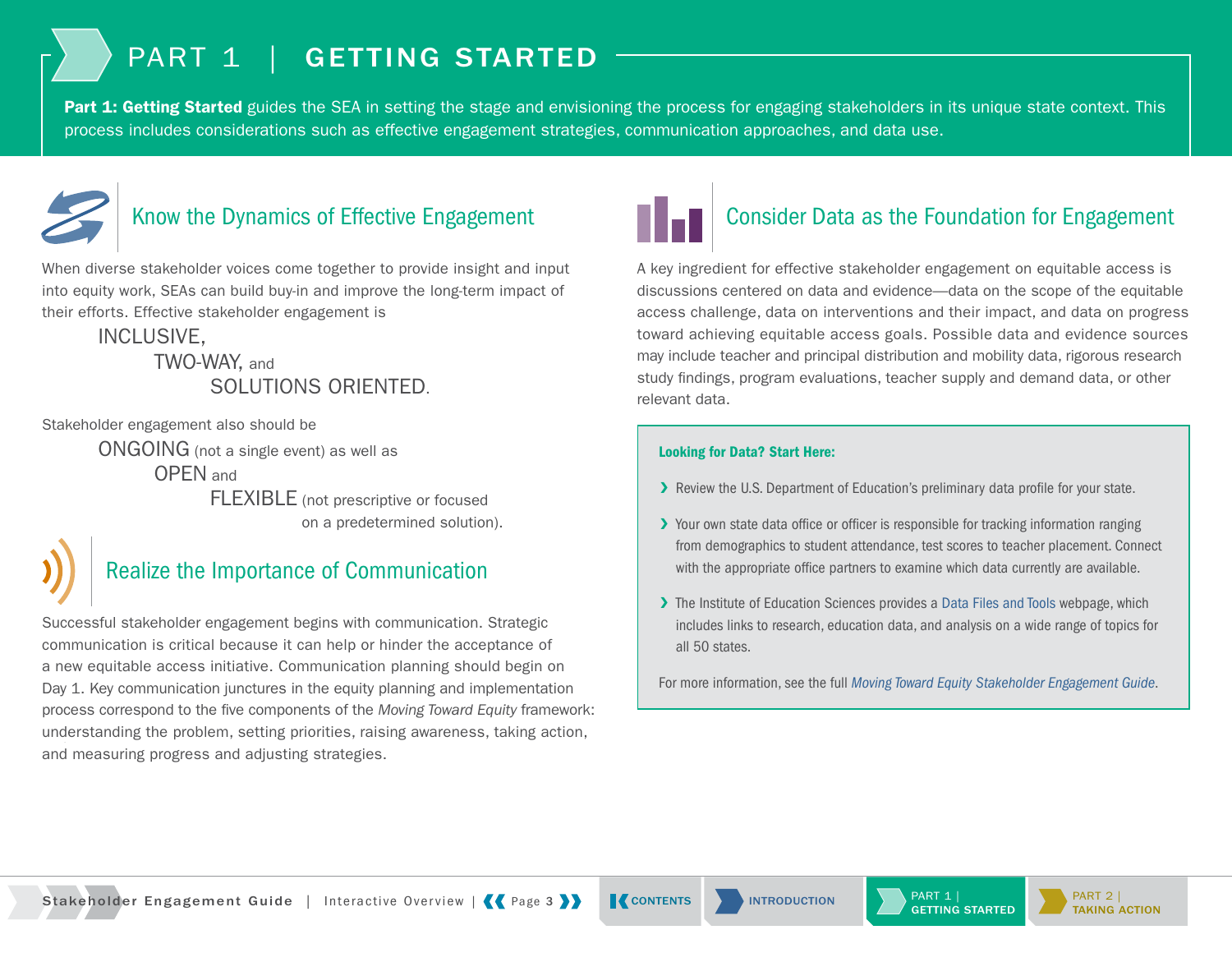## <span id="page-6-0"></span>STEP 1.1 | Building an Internal SEA Team

To be successful in engaging stakeholders, the state needs to build an internal SEA team that is charged with specific tasks and reflects various SEA offices. One initial task of this team is to make an inventory of current policies and initiatives.

### Determine the Tasks for the Internal SEA Team

Encourage the internal SEA team to take on the following tasks:



Lead the preplanning process, identifying stakeholders and envisioning what their engagement will look like.



Serve in an information support role for stakeholders, acting as a resource and point of contact as well as facilitating meetings with stakeholders.

Serve as a critical element throughout the implementation stage by facilitating continuous, two-way feedback and leading the ongoing assessment of progress.

## Determine the Members and Roles of the Internal SEA Team



In building your internal SEA team, consider and select 3–7 staff leaders from the following SEA departments:

- > Curriculum and Instruction
- > Teacher Professional Development
- ❯ School Turnaround
- > Assessment
- > Data
- > Early Learning
- > Special Education
- > Educator Talent (e.g., licensing, hiring, and evaluation of educators)
- ❯ Career and Technical Education
- > Parent Involvement and
- Community Outreach
- **▶ Communications and Public Affairs**
- > Legislative Affairs

Then consider what roles each SEA team member is best suited to fill. For example:



The "go to" person for research questions and data



The communication strategy leader

The "point person" for consolidating, reporting, and incorporating stakeholder feedback throughout the process of drafting the equitable access plan



The "coherence" lead for taking stock of prior and existing policies and initiatives focused on equity gaps as well as relevant socioeconomic information.

## Make an Inventory of Existing Policies, Initiatives, and Stakeholders

Use [Resource 2: Sample SEA Internal Team Meeting for Identifying Existing](http://www.gtlcenter.org/resource_2)  [State Efforts and Stakeholder Groups](http://www.gtlcenter.org/resource_2) to create an initial inventory of current state efforts and stakeholders. Such an inventory can help your state respond coherently to suggestions from stakeholders and ensure that your equitable access plan priorities are grounded in your state's unique needs and context.

#### **RESOURCES**

- Resource 2: Sample SEA Internal Team Meeting for Identifying Existing State Efforts [and Stakeholder Groups](http://www.gtlcenter.org/resource_2)
- Talent Development Framework for 21st Century Educators: Moving Toward State [Policy Alignment and Coherence](http://www.gtlcenter.org/talent_development_framework)

Stakeholder Engagement Guide | Interactive Overview | | Page 4 | | | [CONTENTS](#page-2-0) | | INTRODUCTION | PART 1 |



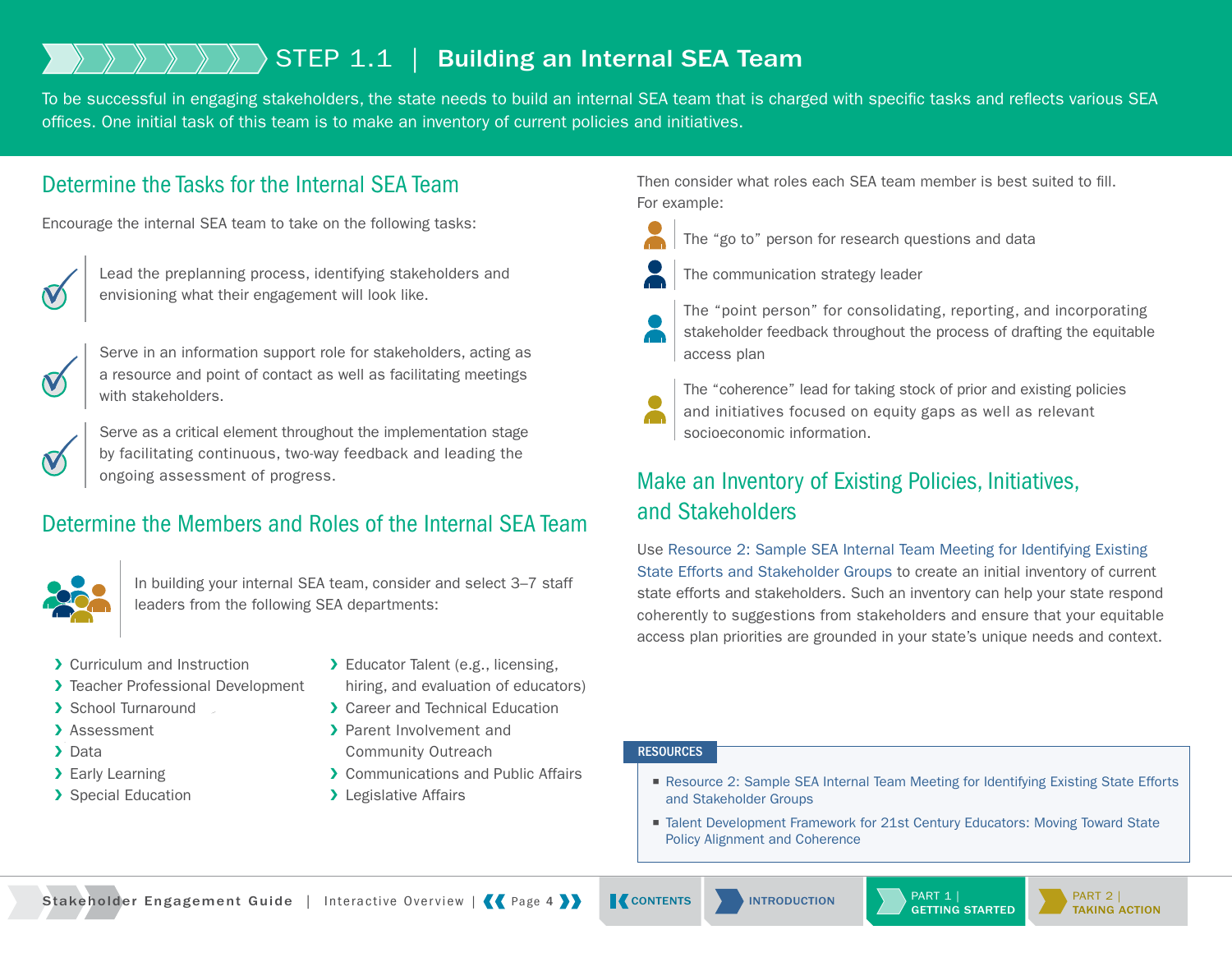## <span id="page-7-0"></span>Step 1.2 | Creating a Big-Picture Vision

This step involves envisioning the desired outcomes of your state's equitable access plan and creating a vision statement. A shared vision is vital for organizational success and will enhance your ability to make quick, agreed-upon decisions during planning and implementation.

### Consider Preliminary Information

Consider the policy and political context of your state and stakeholder groups, as identified by your internal SEA team. Also consider the perspectives of key stakeholder groups.

### Develop Your Vision Statement

Envision what outcomes are desirable to your team. Then outline the initial concrete goals of your stakeholder engagement process, or express the goals of your equitable access planning. Consider the following questions:

- ❯ What would it look like to have clear communication, input, and agreement from all relevant parties?
- ❯ What do you hope to be able to say your state achieved for equitable access?

Use the following sample vision statements to guide the development of your vision statement for equity.

#### Sample Vision Statement 1:

 $\begin{array}{c}\n66 \\
a \\
a\n\end{array}$ Our mission is to provide a high-quality, comprehensive, and meaningful education for all students, with special attention given to ensure that students from disadvantaged backgrounds have access to excellent teachers and principals. To achieve this goal, we will ensure that all students have access to an excellent teacher by taking the following actions. "<br>"<br>"

#### Sample Vision Statement 2:

"<br>"<br>pl Every student in [our state], regardless of background, will have access to an excellent teacher. [Our state] will place the highest priority on improving school climate, improving efforts to recruit and retain the most effective teachers and leaders, and providing high-quality teacher preparation. **""**<br>""

### Refine Your Vision Statement

You may develop several vision statements and then choose the one that seems best. Remember that your vision statement is amendable. You can adjust the details of the vision later as new data, insights, and priorities arise.

#### **RESOURCES**

■ [Resource 3: Example of State Vision Statement](http://www.gtlcenter.org/resource_3)



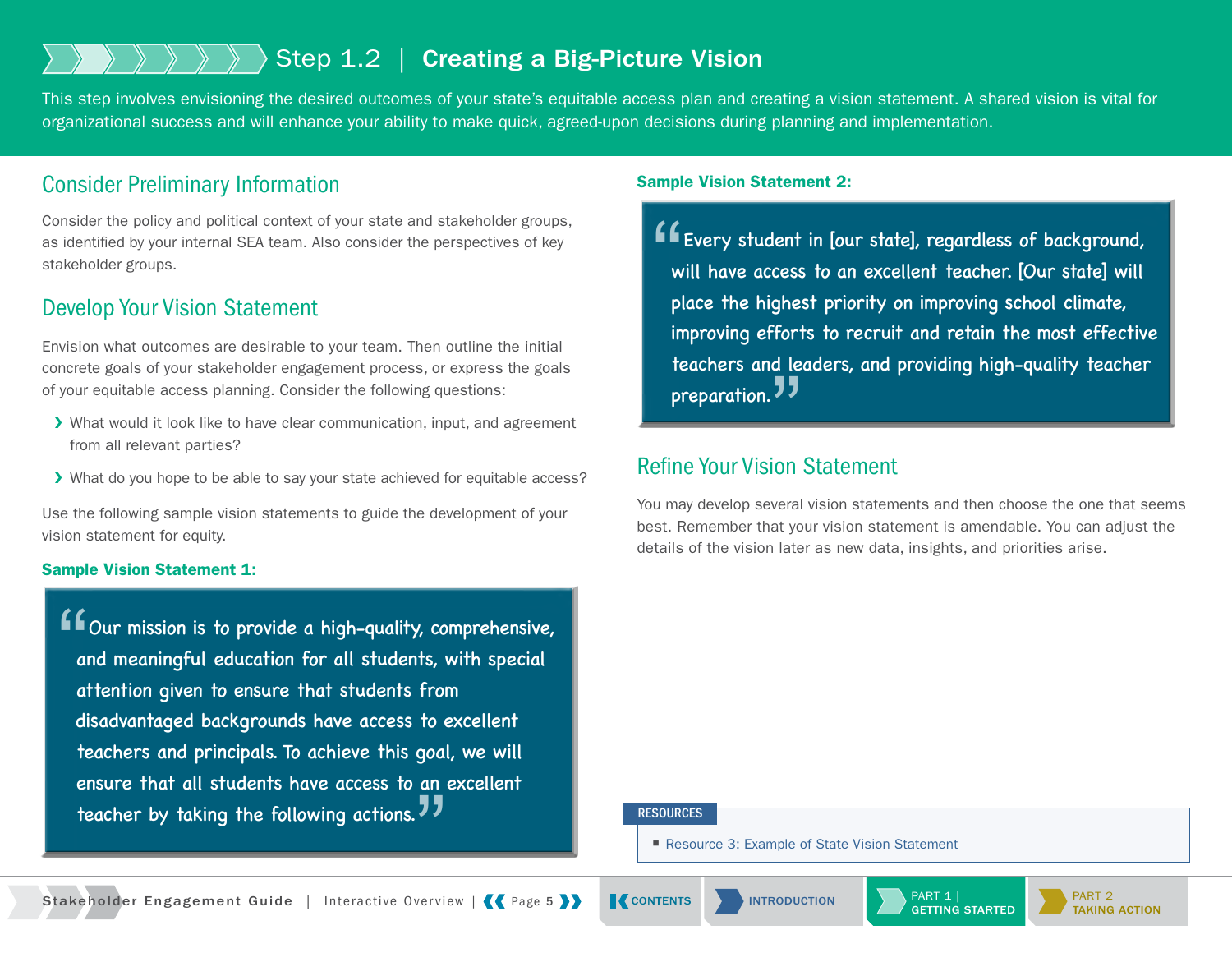## <span id="page-8-0"></span>Step 1.3 | Identifying Stakeholder Groups

To enrich the development of the state's equitable access plan, stakeholder groups should consist of individuals from across the education spectrum, parents and students, community organizations, policymakers, and the media.

## Bring Diverse Voices to the Table

Consider including viewpoints from the following stakeholders:



## Target the Expertise of Each Stakeholder Group

To capitalize on each stakeholder group's areas of expertise and experience, consider the following questions:

- > Which stakeholders can provide critical insights and perspectives regarding teacher and leader turnover?
- > Which stakeholders can bridge the perspectives between education-based and community-based stakeholders?
- > Which stakeholders will play an important role in implementing policy?
- > Which stakeholders can provide an understanding of the different policy levers that influence the distribution of teachers and leaders?
- > Which stakeholders can provide perspectives on the effects of the equity gap and build community credibility?

■ [Resource 1: Four Key Steps for Equitable Access Communication Planning](http://www.gtlcenter.org/resource_1)

Stakeholder Engagement Guide | Interactive Overview | | Page 6 | | | [CONTENTS](#page-2-0) | | INTRODUCTION



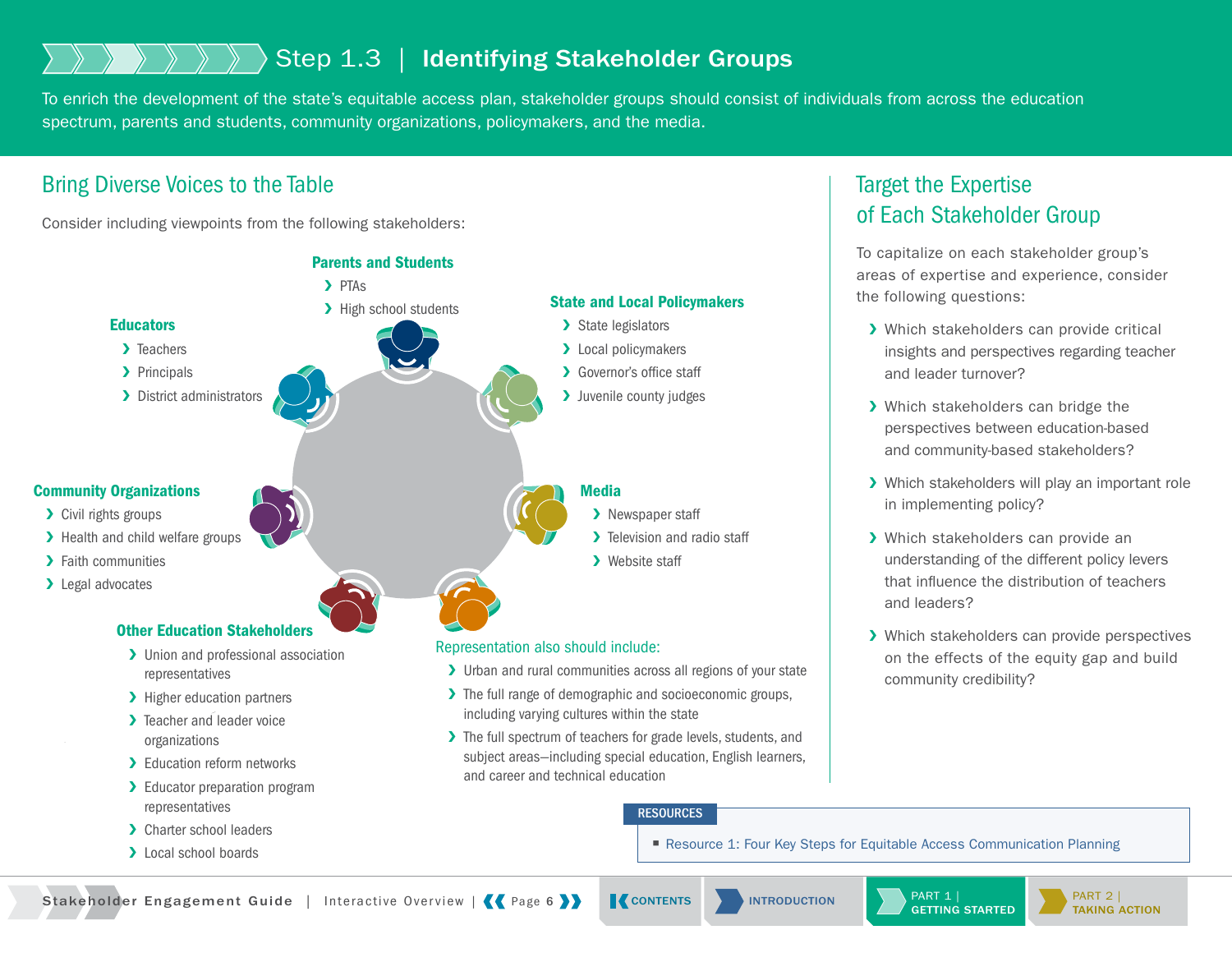## <span id="page-9-0"></span>STEP 1.4 | Envisioning the Mechanisms for Engaging Stakeholders

The appropriate meeting format will set a positive tone for engaging stakeholder groups in productive conversations. Using an agenda and communicating effectively also are vital for signaling the importance of stakeholder time and viewpoints.

### Use Appropriate Meeting Formats

Choose the meeting format that will ensure rich discussion, space for reflection, and broad information sharing

### Small-Group Strategy Meeting (6–10 participants)



- ❯ *Best Use:* Strategic advisory session with leadership
- ❯ *Type of Group:* Heterogeneous group
- ❯ *Who:* Advocacy organization representatives, professional association representatives, teachers, principals, parents, or SEA representatives

### Focus-Group-Style Discussion Meeting (8–12 participants)



- ❯ *Best Use:* Big-picture insights or specific feedback on an equitable access plan
- ❯ *Type of Group:* Homogenous group and moderator
- ❯ *Who:* Teachers, principals, district administrators, parents, advocacy groups

#### Town Hall (50–200 participants)



- ❯ *Best Use:* Presenting at the end of the planning cycle and receiving feedback on the proposed plan
- ❯ *Type of Group:* Diverse, heterogeneous group
- ❯ *Who:* All groups—teachers, professional associations, district leaders, parents, principals, other community members

### Online Meeting (Up to 150 participants)



- ❯ *Best Use:* Presenting a proposed plan and receiving feedback
- ❯ *Type of Group:* Heterogeneous and larger geographic group
- ❯ *Who:* All groups—teachers, professional associations, district leaders, parents, principals, other community members, rural stakeholders

## Create an Agenda for Each Meeting

Create a meeting agenda to help you think through the best use of stakeholders' limited time and to ensure that the meeting is focused and efficient. For ideas, see [Resource 4: Sample Meeting Agendas.](http://www.gtlcenter.org/resource_4)

### Communicate Effectively

Use communications that inform, inquire, involve, and inspire. For ideas, see the Reform Support Network's *[Framework for Communications and Engagement](http://www2.ed.gov/about/inits/ed/implementation-support-unit/tech-assist/framework-communications-engagement.pdf)*.

#### **RESOURCES**

- [Resource 4: Sample Meeting Agendas](http://www.gtlcenter.org/resource_4)
- Reform Support Network's [Framework for Communications and Engagement](http://www2.ed.gov/about/inits/ed/implementation-support-unit/tech-assist/framework-communications-engagement.pdf)

Stakeholder Engagement Guide | Interactive Overview | | Page 7 | | | [CONTENTS](#page-2-0) | INTRODUCTION | PART 1 |



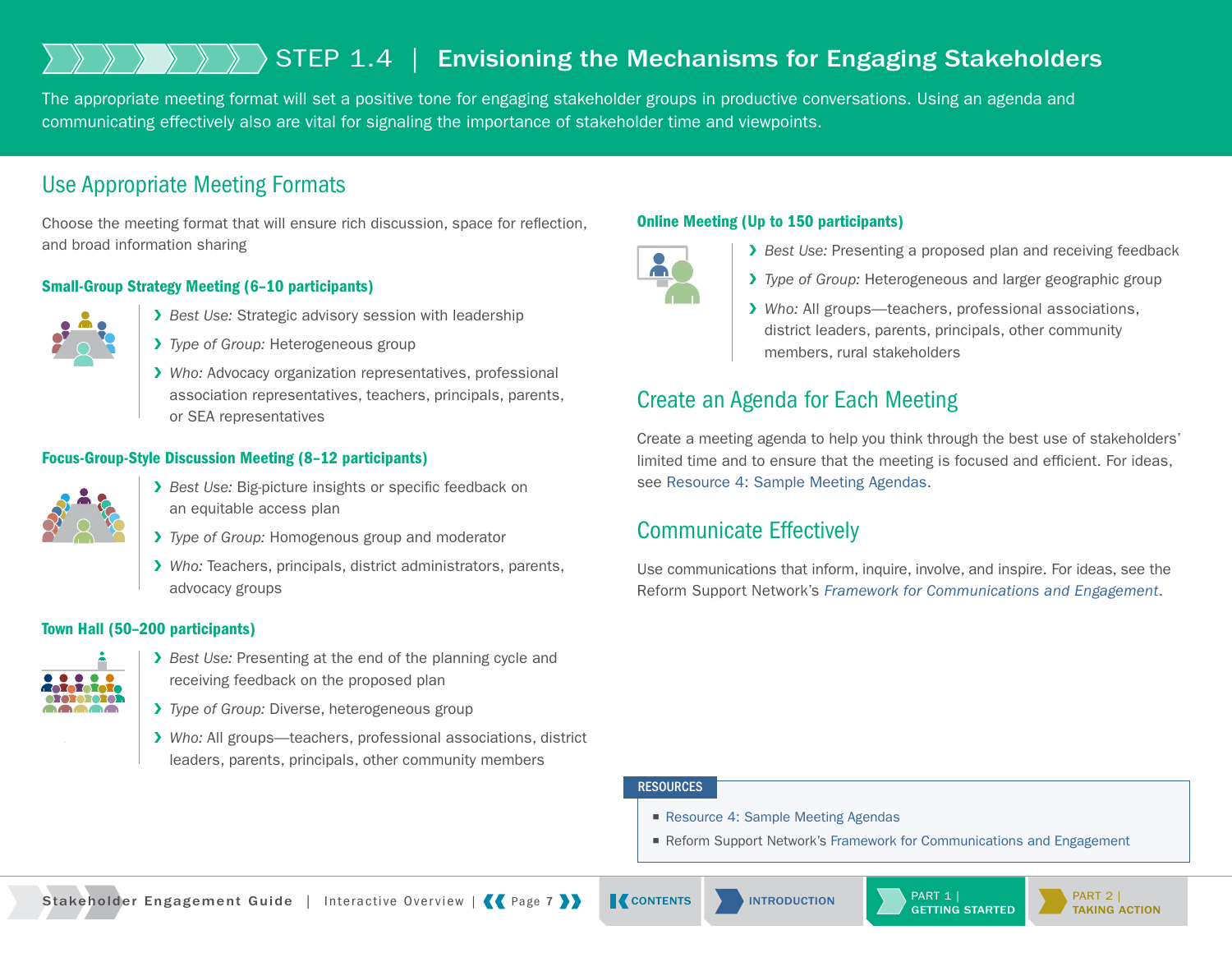## <span id="page-10-0"></span>Step 1.5 | Envisioning How Best to Prepare Stakeholders for Engagement

Equitable access involves complex issues and terminology that may not be familiar to all stakeholders. When everyone is on the same page, conversations will be more focused and productive. Engaging stakeholders in this process is about relationship building and ensuring that the perspectives of the participants are genuinely valued.

### Create a Common Starting Point

Provide stakeholders with prereading on the following topics:

- > Importance of equitable access for students
- ❯ Excellent Educators for All initiative
- > Importance and purpose of your state's equitable access plan
- > Past efforts that your SEA has taken to address equity gaps and any lessons learned
- > Definitions and clarifications regarding any technical terminology

### Ensure Authentic Engagement

Consider the following strategies for ensuring that stakeholder *communication*  becomes stakeholder *engagement*:

- > Set Expectations Up Front. Let stakeholders know how their input will be used—such as a presentation or a set of recommendations.
- > Create Time for Authentic Engagement. Set aside time for thoughtful, engaging participation of all stakeholders.
- > Build Trust. Create an environment that allows stakeholders to provide meaningful, productive feedback and also keeps them engaged in the process moving forward.
- > **Encourage Participation.** Encourage stakeholders to share their perspectives, suggestions, and feedback. Ensure that all participants have an opportunity to speak.
- > "Practice" Engagement. Begin by "practicing" on smaller, lower stakes issues to build relationships and develop trust in one another.
- > Assign a Note Taker. Communicate that the discussion is important and will be revisited at different stages in the planning process.

#### **RESOURCES**

- Resource 5: Incorporating Stakeholder Feedback—Discussion Planning, Recording, [and Summary Forms](http://www.gtlcenter.org/resource_5)
- [Resource 8: "Taking the Temperature" Activity](http://www.gtlcenter.org/resource_8)
- [Resource 11: PowerPoint Template](http://www.gtlcenter.org/resource_11)

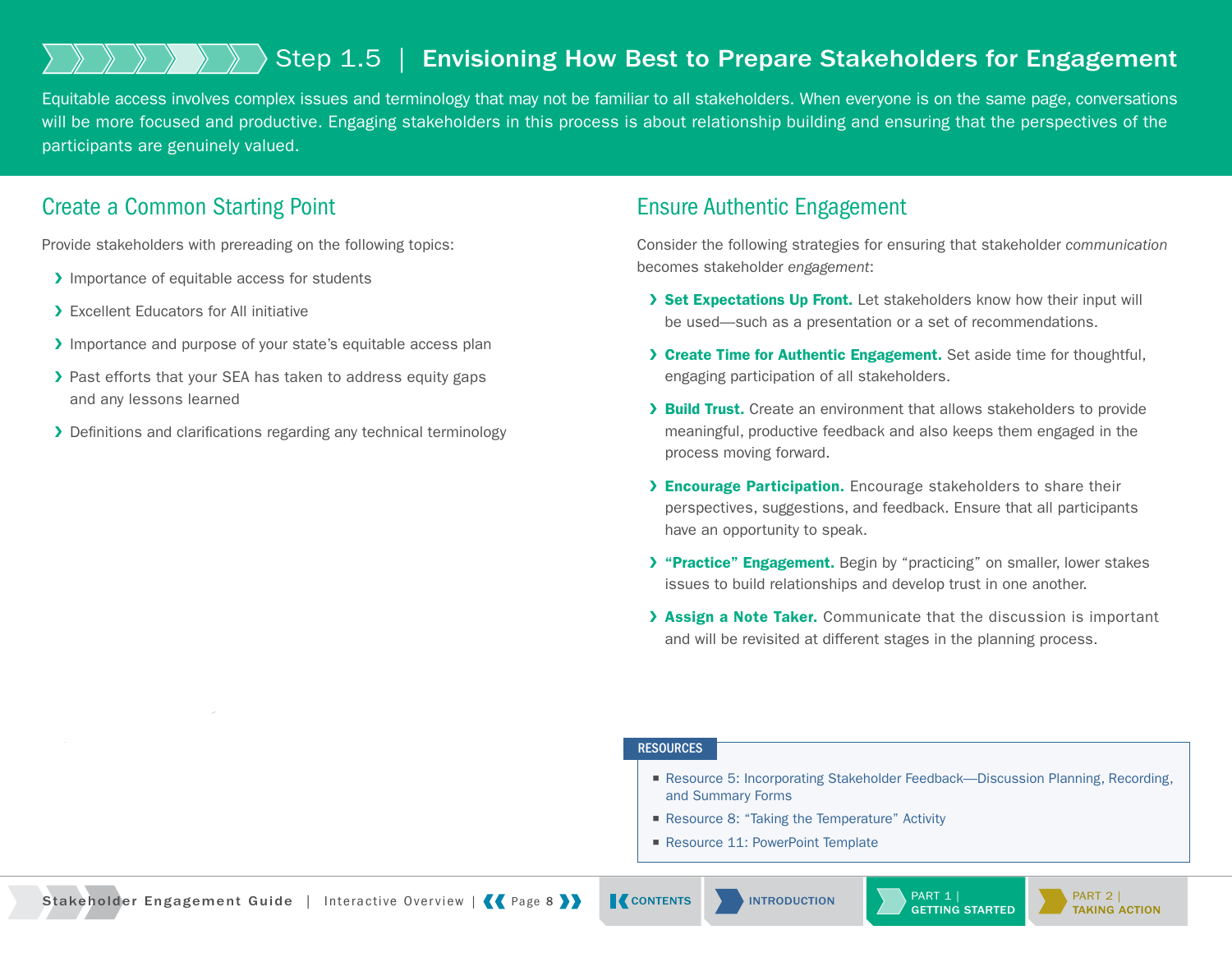## <span id="page-11-0"></span>Step 1.6 | Envisioning a Long-Term Equitable Access Coalition

Successful equity work takes place over time. A long-term equitable access coalition, composed of a broad range of individuals of different experience levels and backgrounds, can build institutional memory to consistently implement and monitor the shared vision over time.



## Create an Equitable Access Coalition

Identify the most active stakeholder groups to help carry out the long-term vision for equity, and solicit their involvement in this coalition. Ensure that the coalition is driven not by politics and ideologies but rather by a shared purpose, vision, and responsibility for collective action.



## Help the Coalition Develop a Long-Term Vision and Goals

Encourage the coalition to build on the more immediate-term vision discussed in Step 1.2. Also, encourage the coalition to consider desired long-term outcomes, a realistic timeline, and intermediate signs of success along the way.

If coalition members have differing viewpoints, work to build consensus. Promote a sense of shared responsibility for collective action toward improving equitable access.

## Determine Action Steps to Meet the Coalition's Vision and Goals

Identify concrete steps needed to reach the desired vision or outcomes, such as social media campaigns and progress monitoring. These steps may involve developing materials, finding resources, or holding statewide conversations that bring everyone's voice to the discussion. The coalition could maintain responsibility for recruiting stakeholders to these conversations and for collecting and collating their input to inform ongoing modifications to the State Plan to Ensure Equitable Access to Excellent Educators.

#### **RESOURCES**

- Resource 2: Sample SEA Internal Team Meeting for Identifying Existing State [Efforts and Stakeholder Groups](http://www.gtlcenter.org/resource_2)
- [Resource 3: Example of a State Vision Statement](http://www.gtlcenter.org/resource_3)
- Resource 6: Sample Timeline and Timeline Template for Developing a State Plan [to Ensure Equitable Access to Excellent Educators](http://www.gtlcenter.org/resource_6)



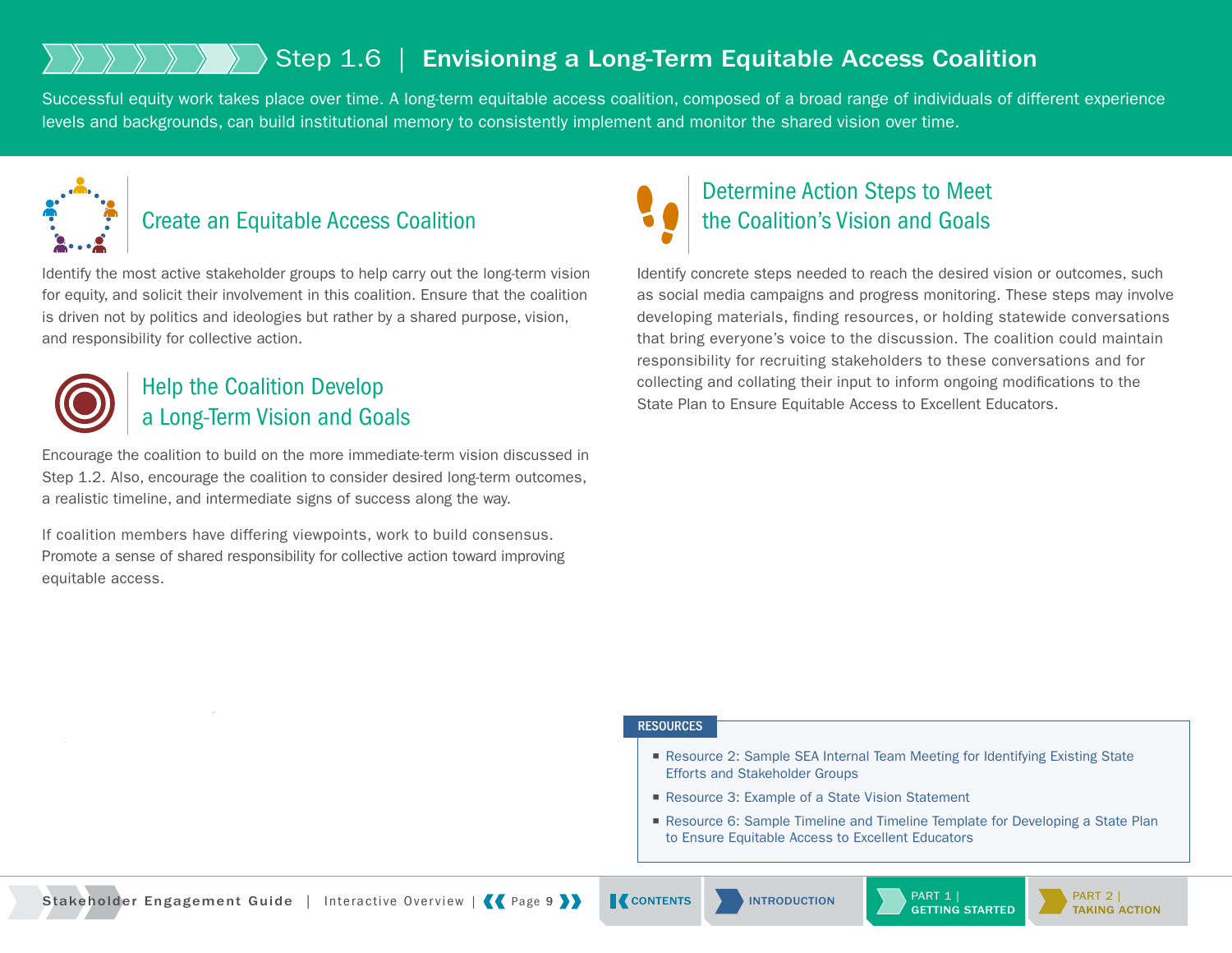## <span id="page-12-0"></span>Step 1.7 | Planning for Stakeholder Engagement: A Suggested Approach

The GTL Center suggests that stakeholders have clearly defined roles during specific stages of policy development. This approach, which identifies each stakeholder group as an "advisor" (during the early planning state) or a "reviewer" (providing feedback on a draft plan), ensures that stakeholder engagement is timely and meaningful.

Far too often, stakeholders are invited to participate at the end of the process instead of being involved from the beginning. Such limited involvement may be "too little, too late" and can erode trust in the stakeholder engagement process. Instead, the "advisor and reviewer" approach can help your state avoid these obstacles.



## Confirm the Following Advisor Roles

Advisors will:

- ▶ Participate in a small-group strategy session or focus group to review and discuss state data and then share what they learn with their own networks and home communities.
- > Expand communications and outreach to widen the SEA's reach.
- ▶ Participate in a root-cause analysis to help identify the potential underlying reasons behind the state's equity gaps in access to high-quality teaching and leading. (For instructions on conducting a root-cause analysis with SEA staff, refer to *[Moving Toward Equity Root-Cause Analysis Workbook: A Guide for](http://www.gtlcenter.org/sites/default/files/GTL_Root-CauseAnalysisWorkbook-ed.docx)  [State Education Agencies](http://www.gtlcenter.org/sites/default/files/GTL_Root-CauseAnalysisWorkbook-ed.docx)*. For instructions on conducting a root-cause analysis with stakeholders, see [Resource 7: Engaging Stakeholders in](http://www.gtlcenter.org/resource_7)  [a Root-Cause Analysis](http://www.gtlcenter.org/resource_7).)
- ▶ Provide insight into "on-the-ground" realities to inform the equitable access plan while developing stakeholder and public awareness and support for the effort.



Reviewers will:

- > Participate in a larger format stakeholder group to review the SEA's completed equitable access plan.
- ▶ Ensure that the equitable access plan is as strong as possible, reflecting as many stakeholder priorities as possible.

#### **RESOURCES**

- Moving Toward Equity Root-Cause Analysis Workbook: A Guide for State Education [Agencies](http://www.gtlcenter.org/sites/default/files/GTL_Root-CauseAnalysisWorkbook-ed.docx)
- [Resource 1: Four Key Steps for Equitable Access Communication Planning](http://www.gtlcenter.org/resource_1)
- Resource 6: Sample Timeline and Timeline Template for Developing a State Plan [to Ensure Equitable Access to Excellent Educators](http://www.gtlcenter.org/resource_6)
- [Resource 7: Engaging Stakeholders in a Root-Cause Analysis](http://www.gtlcenter.org/resource_7)

Stakeholder Engagement Guide | Interactive Overview | | Page 10 | | [CONTENTS](#page-2-0) | INTRODUCTION | PART 1



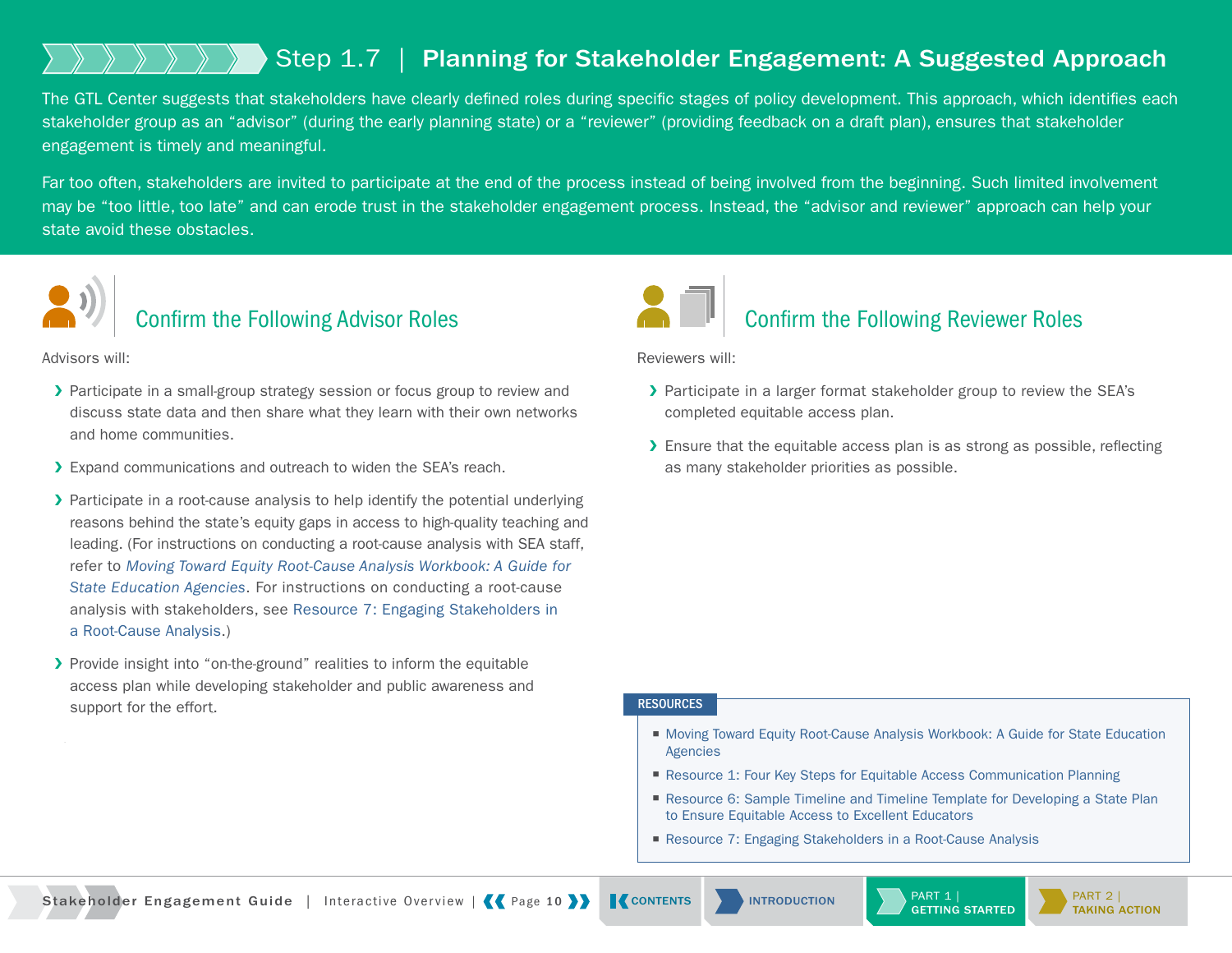





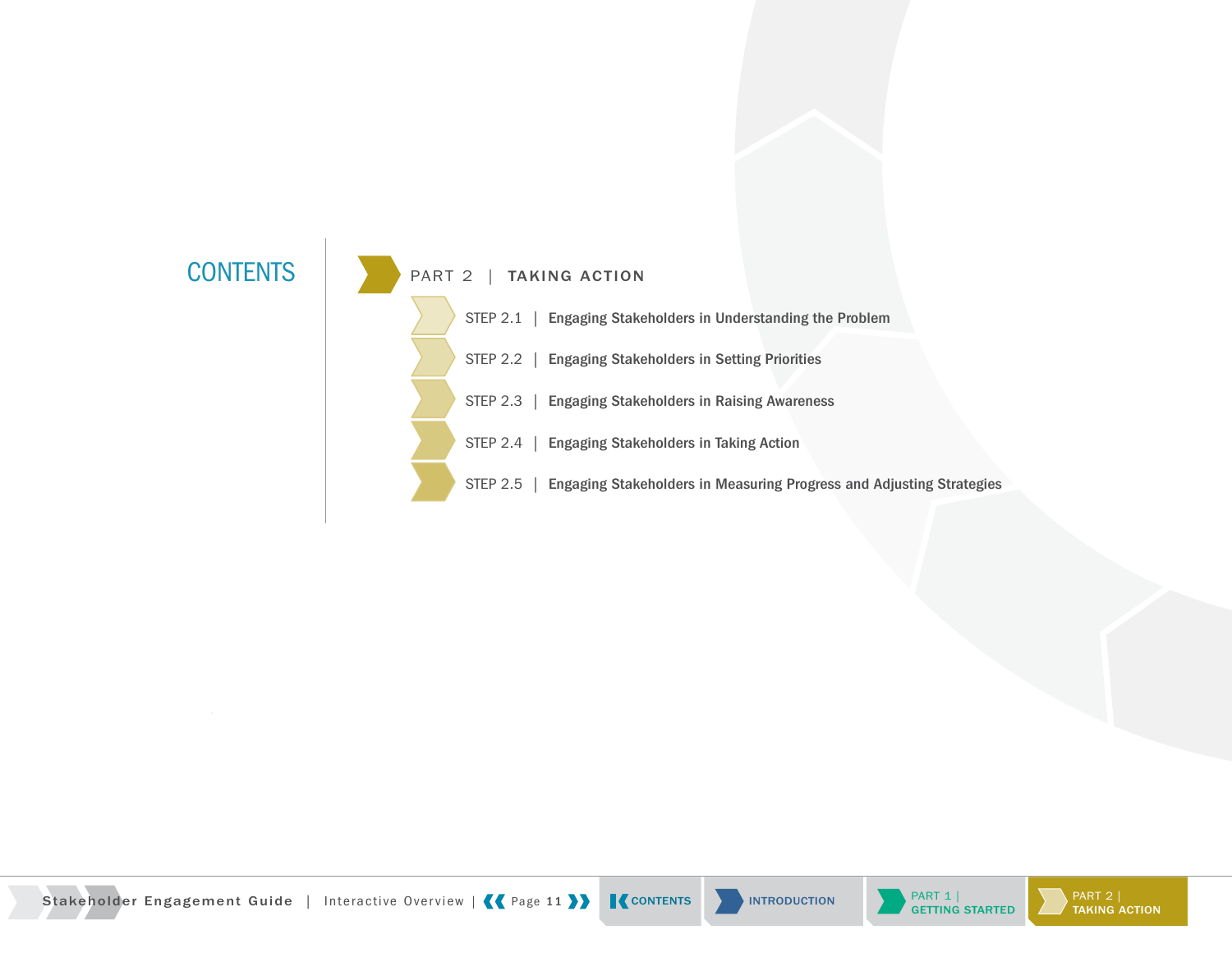## PART 2 | TAKING ACTION

<span id="page-14-0"></span>Part 2: Taking Action provides guidance for SEA staff to engage stakeholders. It walks through the five steps of *Moving Toward Equity* framework (understanding the problem, setting priorities, rising awareness, taking action, and measuring progress and adjusting strategies), offering guidance for engaging stakeholders each step of the way. Figure 1 illustrates this process. After taking the time to plan and prepare, SEAs and stakeholders can come to the table ready to jump into engaged and meaningful discussions on equitable access. These discussions have the potential to be powerful and highly beneficial for all parties when SEAs are prepared and have structured tools to drive the conversations.

### Know the Dynamics of Effective Engagement

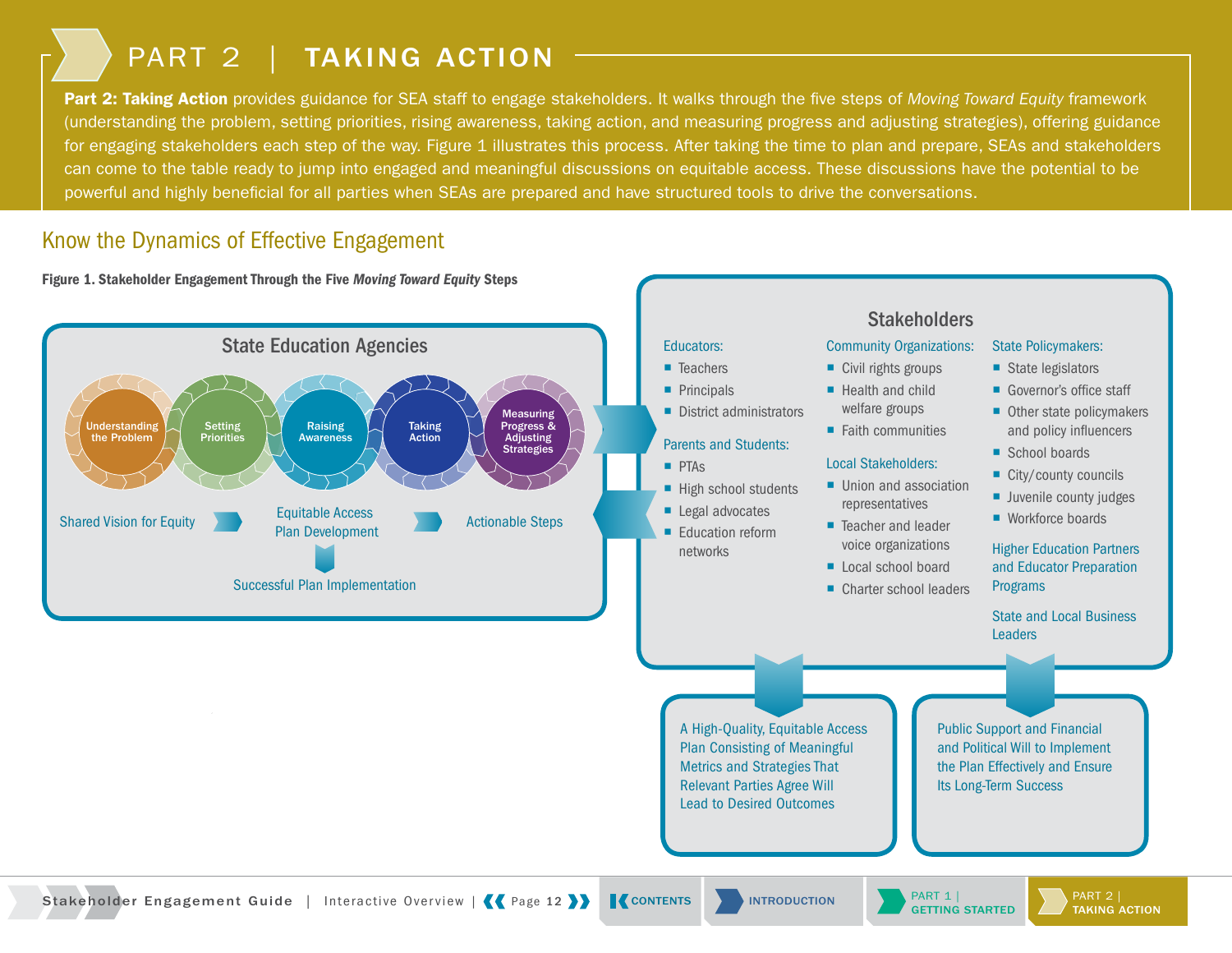## <span id="page-15-0"></span>Step 2.1 | Engaging Stakeholders in Understanding the Problem

To understand the problem of equity gaps and provide informed feedback, stakeholders need background information as well as opportunities to examine data on equitable access.



## Provide Background Information

Use [Resource 11: PowerPoint Template](http://www.gtlcenter.org/resource_11) to provide stakeholders with an overview of information on equitable access to excellent educators. This information may include:

- > Historical background
- ❯ Current national situation
- ▶ Key players, timelines, and other information about the process
- > Data and research on the importance of excellent teachers and leaders—as well as students' access to excellent teachers and leaders in your state



## Assess and Update Stakeholders' Current Knowledge

Use [Resource 8: "Taking the Temperature" Activity](http://www.gtlcenter.org/resource_8) for two tasks: (1) to assess stakeholders' current knowledge of equitable access concepts and terminology and (2) to provide an initial overview of the topic to help develop a shared understanding of equitable access and a common language for discussion.

Some stakeholders may need more background and explanation of the issues than others. For example, principals and teachers may be familiar with terminology (such as *value-added models, teacher attrition*, or *student learning objectives*) but these terms may require further clarification for parents and certainly for students.



## Review the Data Profile and Other Equitable Access Metrics

Use the data profile provided to your state by the U.S. Department of Education to share relevant information about the status of equitable access in your state's context. In addition, provide any equitable access data collected by your state.

When possible, and especially when working with small groups, invite stakeholders to bring their own laptops or provide laptops to share. Always provide printed handouts of these data to ensure access. By asking stakeholders to share their personal experiences and interpretations of the data, SEA leaders may gain new insights on the nature and causes of inequitable access to effective teaching and leading in the state.

#### **RESOURCES**

- [Resource 8: "Taking the Temperature" Activity](http://www.gtlcenter.org/resource_8)
- [Resource 11: PowerPoint Template](http://www.gtlcenter.org/resource_11)

Stakeholder Engagement Guide | Interactive Overview | Page 13 >> | [CONTENTS](#page-2-0) | NITRODUCTION | PART 1 |



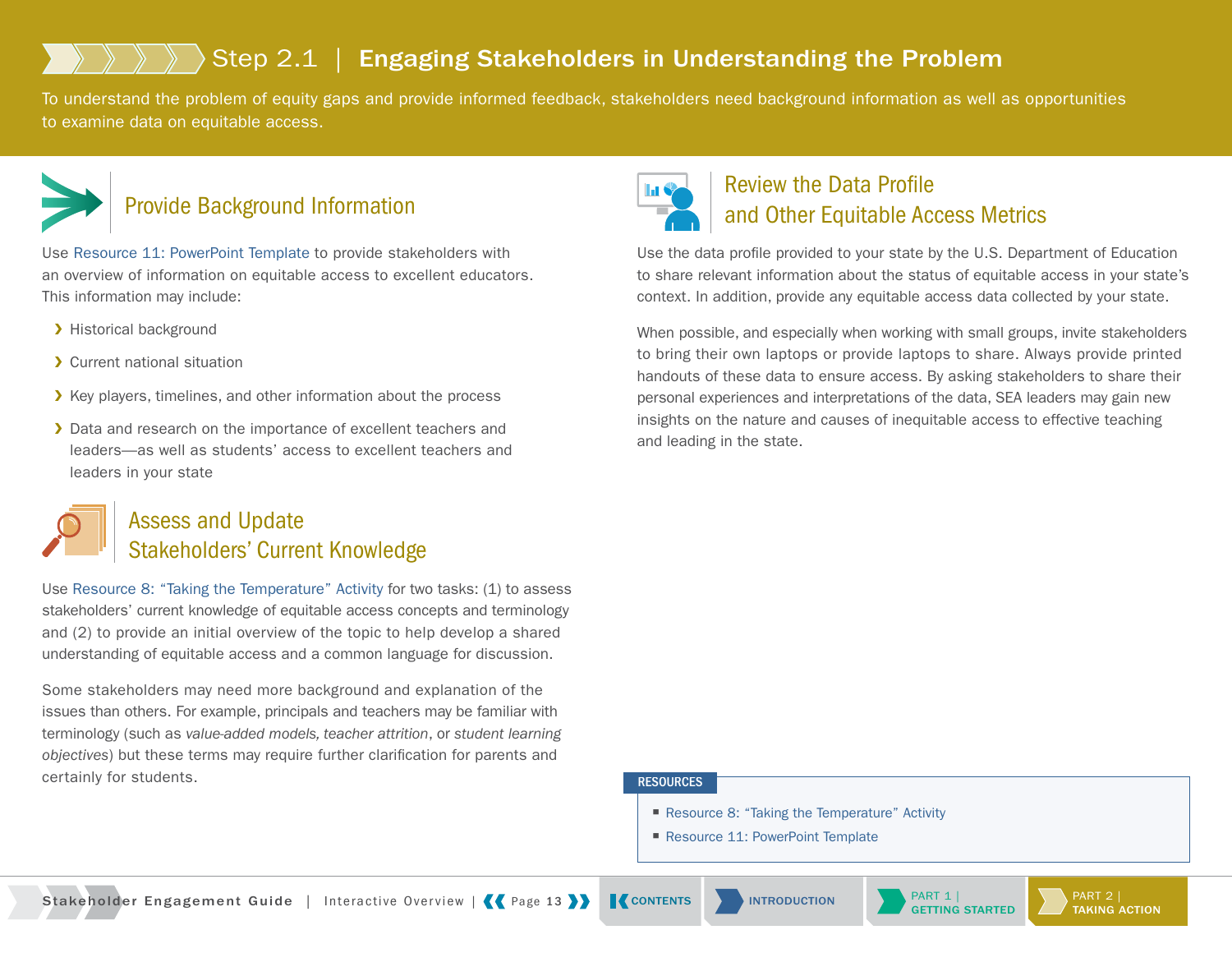## <span id="page-16-0"></span>Step 2.2 | Engaging Stakeholders in Setting Priorities

To set joint priorities with stakeholders, begin by conducting a root-cause analysis to determine the issues that lie at the heart of equity gaps. Then conduct a policy coherence assessment to identify the specific policies that relate to educator talent development. These policies help ensure that all students have access to effective teaching and leading.

### Conduct a Root-Cause Analysis

A root-cause analysis helps the state team and stakeholders think through the underlying reasons why equity gaps persist in their state. The *[Moving](http://www.gtlcenter.org/root_cause_analysis)  [Toward Equity Root-Cause Analysis Workbook](http://www.gtlcenter.org/root_cause_analysis)* is designed for state teams. [Resource 7: Engaging Stakeholders in a Root-Cause Analysis](http://www.gtlcenter.org/resource_7) is designed for local stakeholders. Both documents help stakeholders identify equity gaps, review data, identify and categorize root causes, group the root causes into categories, and determine strategies to resolve root causes. The process involves engaging with data, connecting stakeholder input, and setting priorities.

### Conduct a Talent Development Policy Coherence Assessment

The *[Talent Development Framework for 21st Century Educators](http://www.gtlcenter.org/talent_development_framework)* helps states coordinate and align the many interconnected policies and practices that aim to:

- > Attract the right talent into the profession to meet your students' needs.
- > Prepare future teachers and school leaders to meet your students' needs.
- ▶ Develop, support, and retain educators in the field to ensure that they can continue to meet your students' needs.

This framework provides an approach to inventorying the full spectrum of existing educator effectiveness policies and initiatives as well as examining priority areas in greater depth to identify areas where they can be strengthened.

#### **RESOURCES**

- [Resource 7: Engaging Stakeholders in a Root-Cause Analysis](http://www.gtlcenter.org/resource_7)
- Moving Toward Equity Root-Cause Analysis Workbook: A Guide for State [Education Agencies](http://www.gtlcenter.org/root_cause_analysis)
- Talent Development Framework for 21st Century Educators: Moving Toward State [Policy Alignment and Coherence](http://www.gtlcenter.org/talent_development_framework)

Stakeholder Engagement Guide | Interactive Overview | Page 14 >> | [CONTENTS](#page-2-0) | NITRODUCTION | PART 1 |

[INTRODUCTION](#page-3-0)



PART 2 | [TAKING ACTION](#page-14-0)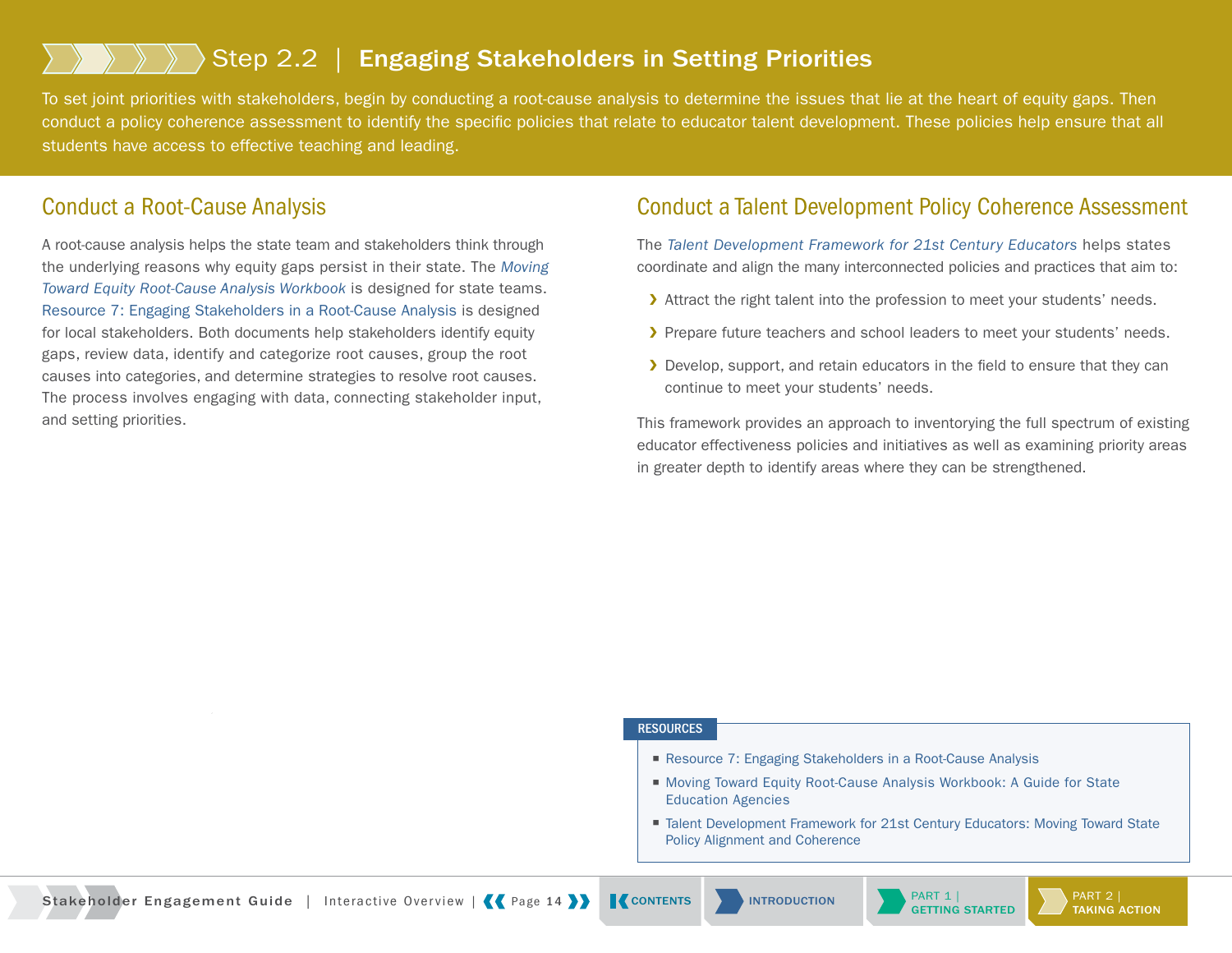## <span id="page-17-0"></span>Step 2.3 | Engaging Stakeholders in Raising Awareness

Create a communication plan to raise awareness about the state's equity gaps as well as the actions that the SEA and stakeholders are taking to address those gaps. Throughout this process, the SEA and stakeholders continue to gather stakeholder input through two-way feedback loops to further inform the design of equitable access plan.



## Develop a Communication Plan for Key Stakeholders and Wider Audiences

A strategic communication plan helps ensure that stakeholders and the broader community are informed about the steps and progress in addressing equitable access. The communication plan includes four steps:

- > Identify audiences for communication.
- ❯ Identify and implement strategies for communication with key stakeholders and wider audiences.
- > Develop key messages for communication.
- > Monitor the effectiveness of communication.

## Build Communication Loops

A critical piece of communication planning is to develop communication and feedback loops. Feedback loops provide stakeholders directly affected by a policy with the opportunity to inform those administering the policy (SEA and LEA) about its impact and potential areas for improvements. The long-term success of the equitable access plan, through its implementation, relies on a strong design for collecting and responding to feedback from the field.

Suggested methods for developing two-way, continuous feedback loops include the following:

#### Virtual Communication

- ▶ Website and a designated place for open public comment
- ❯ Online platform (e.g., website, Google Docs) to make materials (e.g., agendas, minutes, handouts, datasets) available to participants for further review or consideration
- ❯ Dedicated e-mail address
- > Annual surveys to teachers, LEA administrators, stakeholder groups

#### In-Person Communication

- ▶ Presence at stakeholder meetings and events in order to receive feedback
- > Annual stakeholder group forum to share measured progress
- > Biannual coalition meetings
- Annual review to share measured progress with SEA team, coalition members

#### RESOURCES

■ [Resource 1: Four Key Steps for Equitable Access Communication Planning](http://www.gtlcenter.org/resource_1)

Stakeholder Engagement Guide | Interactive Overview | Page 15 > | [CONTENTS](#page-2-0) | NITRODUCTION | PART 1 |



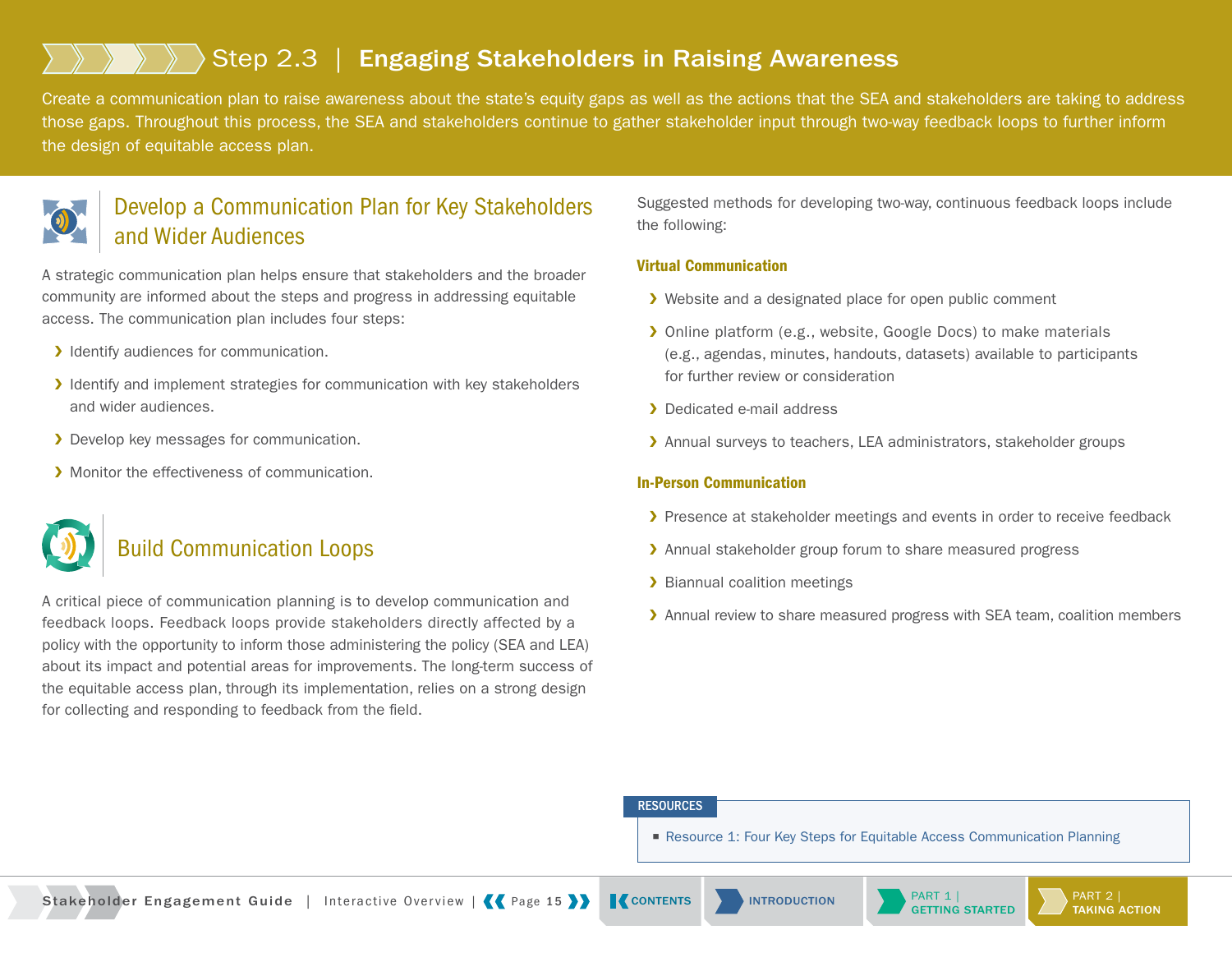## <span id="page-18-0"></span>Step 2.4 | Engaging Stakeholders in Taking Action

Successful engagement requires not only soliciting stakeholder input but also incorporating this input into the plan and the action steps.



### Ensure Stakeholder Review and Feedback

Provide ample opportunities for stakeholders to review and provide feedback on the equitable access plan. Use [Resource 9: Sample State Plan to Ensure](http://www.gtlcenter.org/resource_9)  [Equitable Access to Excellent Educators](http://www.gtlcenter.org/resource_9) as an example to which the stakeholders can compare their thoughts. Use [Resource 10: Build-Your-Own State Plan to](http://www.gtlcenter.org/resource_10)  [Ensure Equitable Access to Excellent Educators](http://www.gtlcenter.org/resource_10) as a means for stakeholders to compose and incorporate their strategies. Frame discussions around the root-cause analysis and data review.



### Use a Note Taker

Enlist a note taker to take notes during each discussion session. The note taker can prepare a summary of the discussion so that SEA staff members who are developing the plan can incorporate the stakeholders' ideas, concerns, and priorities.

## Incorporate Stakeholder Feedback Into the State's Equitable Access Plan

Develop a systematic approach to documenting, collating, and incorporating stakeholder feedback into the plan. Following are some methods to simultaneously collect stakeholder feedback and share the incorporation of that feedback:



**In-Person Feedback.** At each face-to-face presentation, devote a portion of the allotted time to two-way feedback.

**Online Feedback.** Provide an opportunity for comments or questions to be included on the website and social media sites—with the option of comments being anonymous. Track these comments or questions and provide answers on the website and in "frequently asked questions" documents.

**Survey Feedback.** Solicit feedback while clarifying messages through an electronic survey tool. Report back to audiences about the findings. Indicate how the information will be used to improve communication, implementation, and other facets.

For additional information, see the [Taking Action](http://www.gtlcenter.org/learning-hub/equitable-access-toolkit/moving-toward-equity/taking-action) section of the *Moving Toward Equity* online tool.

#### **RESOURCES**

- Resource 5: Incorporating Stakeholder Feedback—Discussion Planning, Recording, [and Summary Forms](http://www.gtlcenter.org/resource_5)
- [Resource 9: Sample State Plan to Ensure Equitable Access to Excellent Educators](http://www.gtlcenter.org/resource_9)
- Resource 10: Build-Your-Own State Plan to Ensure Equitable Access to Excellent **[Educators](http://www.gtlcenter.org/resource_10)**

Stakeholder Engagement Guide | Interactive Overview | Page 16 > | [CONTENTS](#page-2-0) | NITRODUCTION | PART 1 |



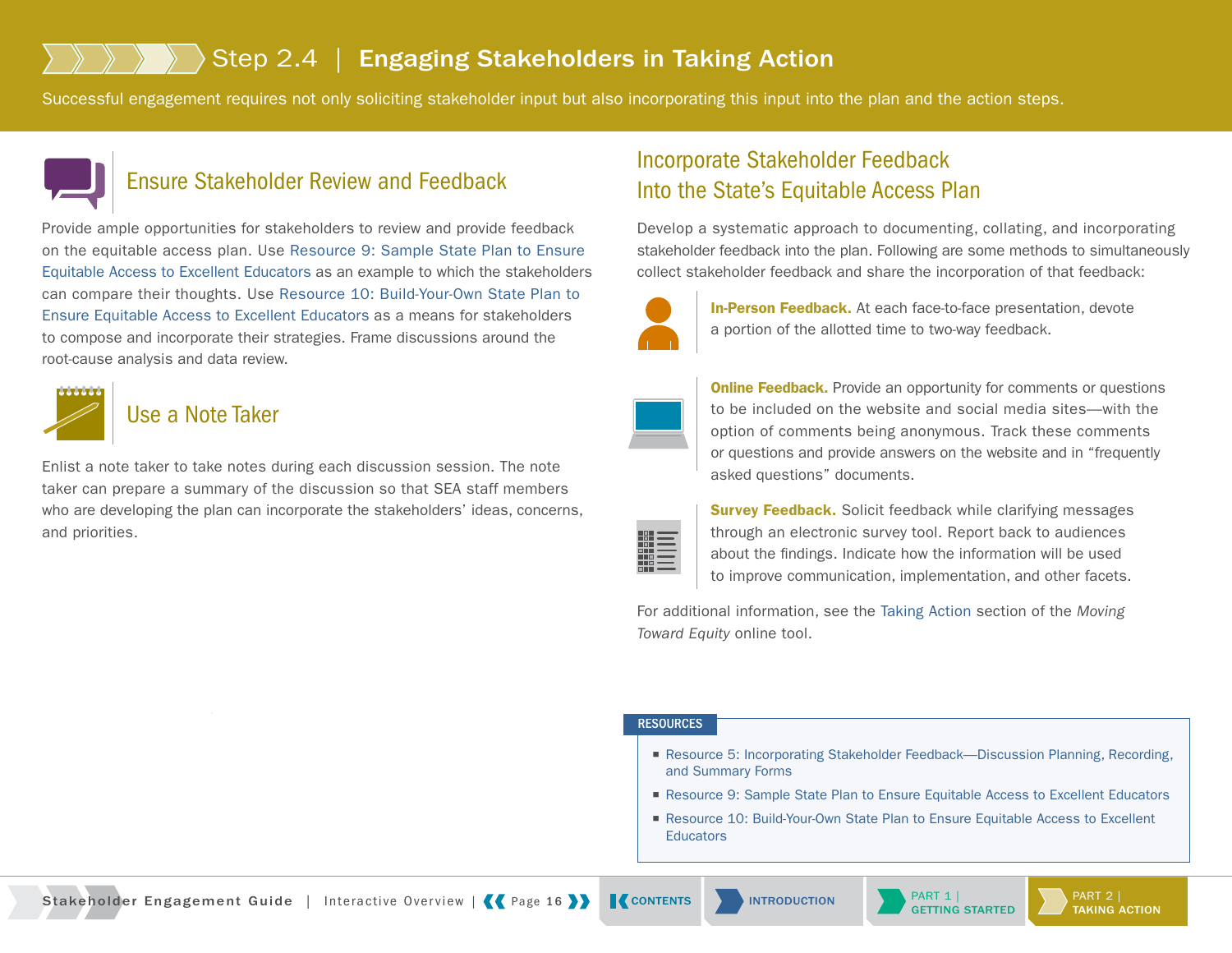## Step 2.5 | Engaging Stakeholders in Measuring Progress and Adjusting Strategies

<span id="page-19-0"></span>After the state's equitable access plan is adopted, ensure that all stakeholders continue to be engaged with the SEA leadership through continuous, two-way communication loops (see Figure 2). Be sure to include stakeholders at the local level. Throughout the process, continue to measure progress and adjust strategies as needed.

Engage stakeholders in providing ongoing input about how the plan is playing out, so progress can be measured and strategies adjusted. Stakeholder input should include the extent to which they believe improvement has occurred as well as which interventions worked well, for whom, and why.

After this evidence has been collected and analyzed, continually engage stakeholders in feedback loops to determine how they believe strategies should be adjusted to sustain momentum or how programs that have not met expectations for impact should be changed.

### Figure 2. Communication Loops Consider Suggestions for Measuring Progress

- ▶ Collaborate with technical assistance providers—such as your regional educational laboratory, regional equity assistance center, or regional comprehensive center—for help in measuring progress.
- ❯ Collect and analyze equitable access data.
- > Regularly analyze access metrics.
- > Establish benchmarks for success.
- **>** Seek out ideas for best practices from school districts that have been successful in promoting equitable access.

### Consider Suggestions for Adjusting Strategies

- > Assess the effectiveness of current strategies to address equitable access.
- > Regularly review data-reporting procedures.
- > Revise policies to address equity gaps as needed.

For more information, see the [Measuring Progress](http://www.gtlcenter.org/learning-hub/equitable-access-toolkit/moving-toward-equity/measuring-progress-and-adjusting-strategies/measuring-progress) and [Adjusting Strategies](http://www.gtlcenter.org/learning-hub/equitable-access-toolkit/moving-toward-equity/measuring-progress-and-adjusting-strategies/adjusting-strategies) sections of the *Moving Toward Equity* online tool.

#### **RESOURCES**

- [Resource 7: Engaging Stakeholders in a Root-Cause Analysis](http://www.gtlcenter.org/resource_7)
- Resource 10: Build-Your-Own State Plan to Ensure Equitable Access to Excellent **[Educators](http://www.gtlcenter.org/resource_10)**
- Resource 12: Developing a Local Stakeholder Engagement Guidance Document [for Your Local Education Agencies](http://www.gtlcenter.org/resource_12)

Stakeholder Engagement Guide | Interactive Overview | Page 17 >> | [CONTENTS](#page-2-0) | NITRODUCTION | PART 1 |